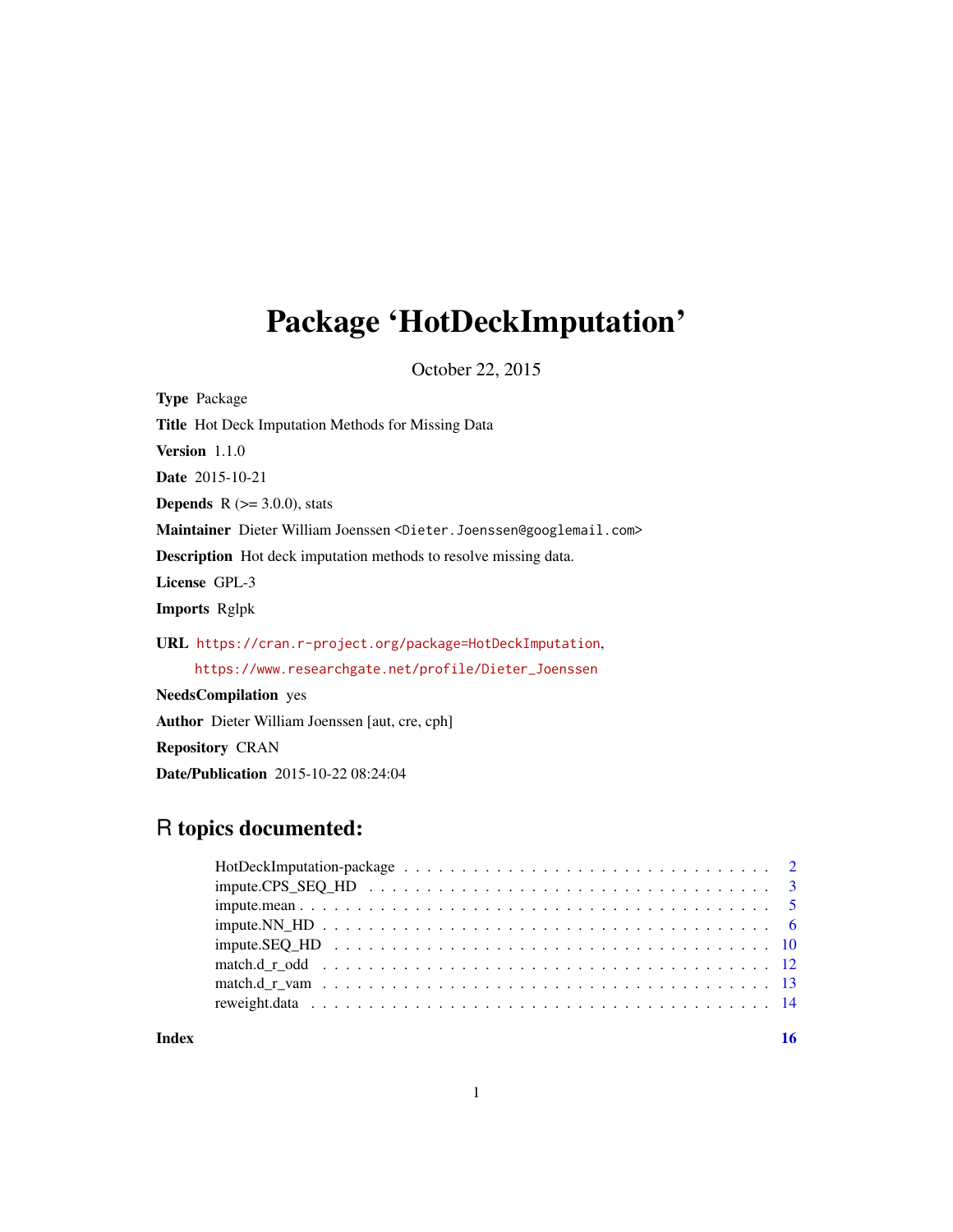<span id="page-1-0"></span>HotDeckImputation-package

*Hot Deck Imputation Methods for Missing Data*

#### Description

This package provides hot deck imputation methods to resolve missing data. Methods provided are popular in survey methodology, mostly used in the context of large national statistics, but are also finding their way to data mining due to their computational simplicity. A key aspect of this package is the implementation of the commonly advocated donor-limit.

#### Details

| Package: | HotDeckImputation |
|----------|-------------------|
| Type:    | Package           |
| Version: | 1.1.0             |
| Date:    | 2014-10-21        |
| License: | GPL-3             |

HotDeckImputation is the ever expanding implementation of hot deck imputation methods, such as the nearest neighbor, the CPS-sequential and random hot deck. The package aims to be comprehensive in the functionality provided, covering key aspects of hot deck imputation not found elsewhere.

Currently implemented functions include:

Nearest neighbor hot deck imputation.

Sequential hot deck imputation.

CPS sequential hot deck imputation.

Development requests are welcome.

#### Author(s)

Dieter William Joenssen

Maintainer: Dieter William Joenssen <Dieter.Joenssen@googlemail.com>

#### **References**

Andridge, R.R. and Little, R.J.A. (2010) A Review of Hot Deck Imputation for Survey Nonresponse. *International Statistical Review*. 78, 40–64.

Bankhofer, U. and Joenssen, D.W. (2014) On Limiting Donor Usage for Imputation of Missing Data via Hot Deck Methods. In: M. Spiliopoulou, L. Schmidt-Thieme, and R. Jannings (Eds.): *Data Analysis, Machine Learning and Knowledge Discovery. Studies in Classification, Data Analysis and Knowledge Organization*, 3–11. Berlin/Heidelberg: Springer.

Domschke, W. (1995) *Logistik: Transport*. Munich: Oldenbourg. [in German]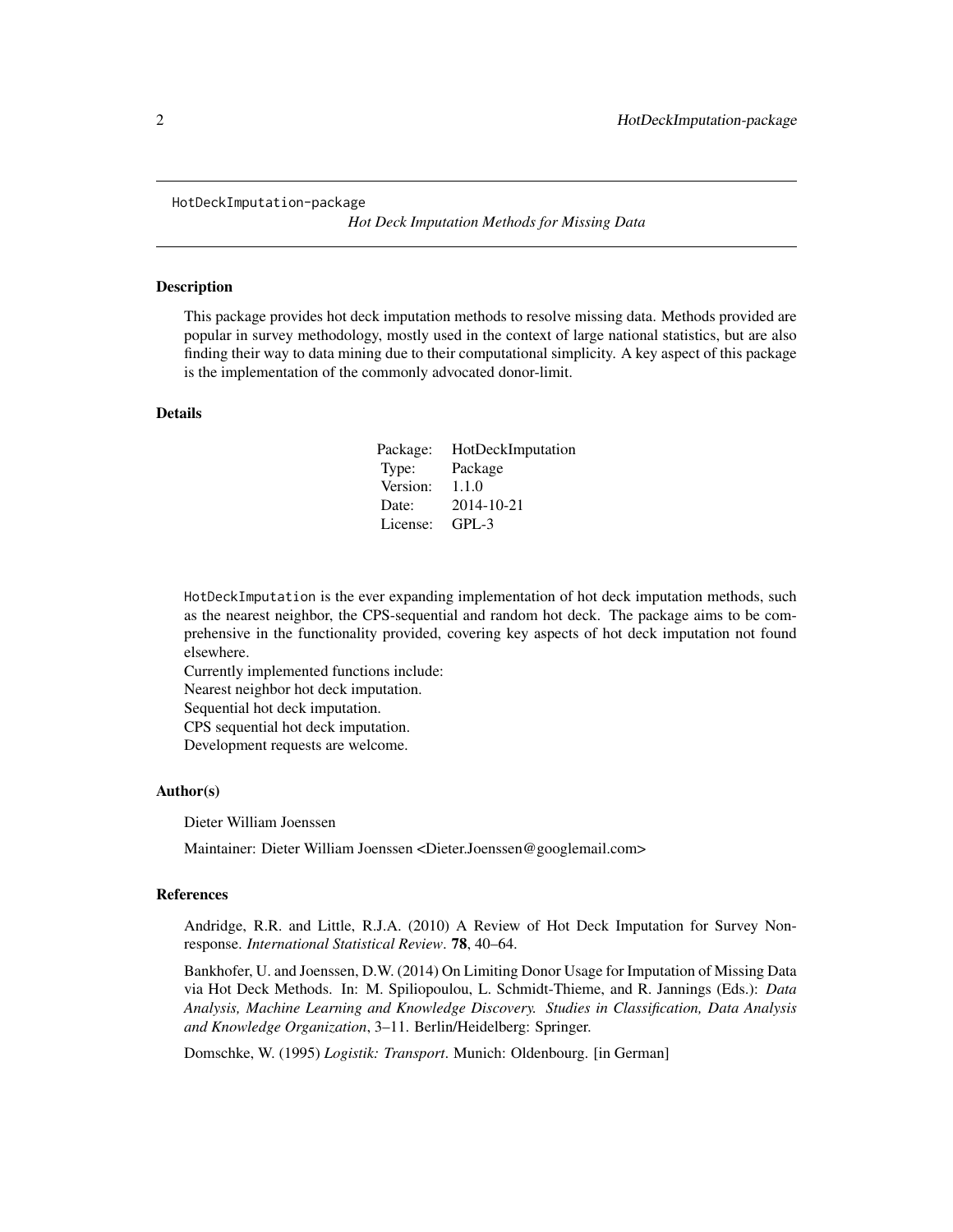<span id="page-2-0"></span>Ford, B. (1983) An Overview of Hot Deck Procedures. In: W. Madow, H. Nisselson and I. Olkin (Eds.): *Incomplete Data in Sample Surveys*. New York: Academic Press, 185–207.

Joenssen, D.W. (2015) Donor Limited Hot Deck Imputation: A Constrained Optimization Problem. In: B. Lausen, S. Krolak-Schwerdt, and M. B\"ohmer (Eds.): *Data Science, Learning by Latent Structures, and Knowledge Discovery. Studies in Classification, Data Analysis and Knowledge Organization*, pages tba. Berlin/Heidelberg: Springer. (in press)

Joenssen, D.W. (2015) Hot-Deck-Verfahren zur Imputation fehlender Daten – Auswirkungen des Donor-Limits. Ilmenau: Ilmedia. [in German, Dissertation]

Joenssen, D.W. and Bankhofer, U. (2012) Donor Limited Hot Deck Imputation: Effects on Parameter Estimation. *Journal of Theoretical and Applied Computer Science*. 6, 58–70.

Joenssen, D.W. and Muellerleile, T. (2014) Fehlende Daten bei Data-Mining. *HMD Praxis der Wirtschaftsinformatik*. 51, 458–468, 2014. doi: 10.1365/s40702-014-0038-8 [in German]

Kalton, G. and Kasprzyk, D. (1986) The Treatment of Missing Survey Data. *Survey Methodology*. 12, 1–16.

Sande, I. (1983) Hot-Deck Imputation Procedures. In: W. Madow, H. Nisselson and I. Olkin (Eds.): *Incomplete Data in Sample Surveys*. New York: Academic Press, 339–349.

<span id="page-2-1"></span>impute.CPS\_SEQ\_HD *CPS Sequential Hot-Deck Imputation*

#### **Description**

Resolves missing data by the CPS sequential Hot-Deck Imputation.

# Usage

```
impute.CPS_SEO_HD(DATA = NULL, covariates = NULL, initialvalues = <math>0</math>,navalues = NA, modifyinplace = TRUE)
```
#### Arguments

| DATA          | Data containing missing values. Should be a matrix of numbers.                                                                                                                                                                           |
|---------------|------------------------------------------------------------------------------------------------------------------------------------------------------------------------------------------------------------------------------------------|
| covariates    | Vector containing the covariates (columns that should be used to create the im-<br>putation classes). If is.null(covariates)   length(covariates)==0 this<br>function defaults to impute. SEQ_HD. See Section: Note for further Details. |
| initialvalues | The initial values for the start-up process of the imputation. Should be "integer"<br>and length(initialvalues)==1   length(initialvalues)==dim(DATA)[2].<br>The default of $\theta$ is not normally a good value.                       |
| navalues      | NA code for each variable that should be imputed. Should be "integer" and<br>length(initialvalues)==dim(DATA)[2].<br>length(initialvalues)==1  <br>Default is R's NA value.                                                              |
| modifyinplace | Should DATA be modified in place? (See the Section: Warning.) If not, a copy is<br>made.                                                                                                                                                 |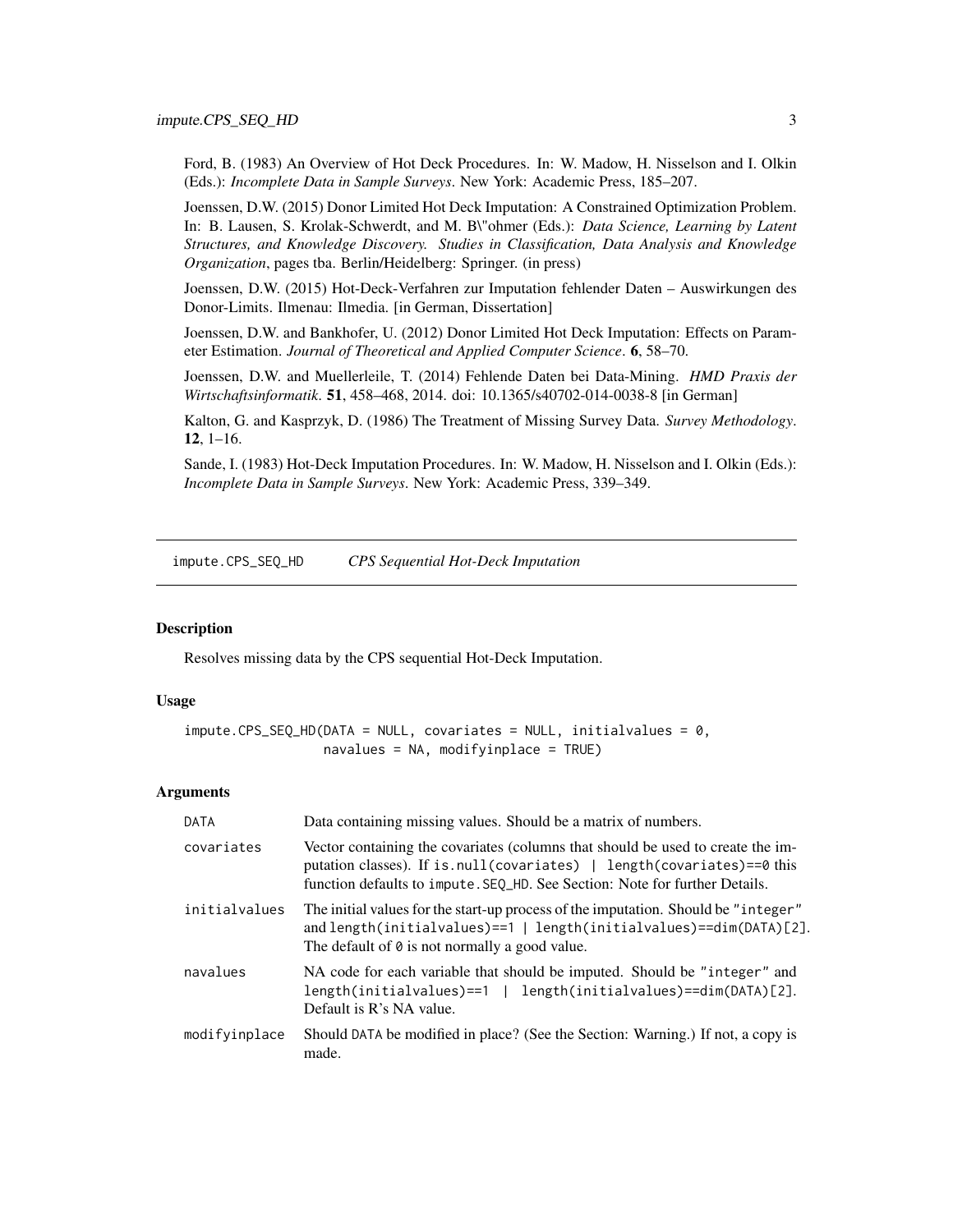#### <span id="page-3-0"></span>Details

This function imputes the missing values in any variable by creating imputation classes and then replicating the most recently observed value in the class and variable. Imputation classes are created by the adjustment cell method.

#### Value

An imputed data matrix the same size as the input DATA.

# Warning

If modifyinplace == FALSE DATA or rather the variable supplied is edited directly! This is significantly faster if the data set is large.

#### **Note**

This is a very fast imputation method. Only one pass of the data is needed. With the use of proper covariates, data may be missing MAR. Covariates should be complete (not missing data). If not, NA will be used for building classes. This may or may not be appropriate for the data. The presence of missing values in the covariates in not checked.

#### Author(s)

Dieter William Joenssen <Dieter.Joenssen@googlemail.com>

#### References

Hanson, R.H. (1978) The Current Population Survey: Design and Methodology. *Technical Paper No. 40* . U.S. Bureau of the Census.

Joenssen, D.W. (2015) Hot-Deck-Verfahren zur Imputation fehlender Daten – Auswirkungen des Donor-Limits. Ilmenau: Ilmedia. [in German, Dissertation]

Joenssen, D.W. and Bankhofer, U. (2012) Donor Limited Hot Deck Imputation: Effects on Parameter Estimation. *Journal of Theoretical and Applied Computer Science*. 6, 58–70.

Joenssen, D.W. and Muellerleile, T. (2014) Fehlende Daten bei Data-Mining. *HMD Praxis der Wirtschaftsinformatik*. 51, 458–468, 2014. doi: 10.1365/s40702-014-0038-8 [in German]

#### See Also

[impute.SEQ\\_HD](#page-9-1), [impute.mean](#page-4-1), [impute.NN\\_HD](#page-5-1)

#### Examples

#Set the random seed to an arbitrary number set.seed(421)

n<-1000  $m < -3$ pmiss<-.1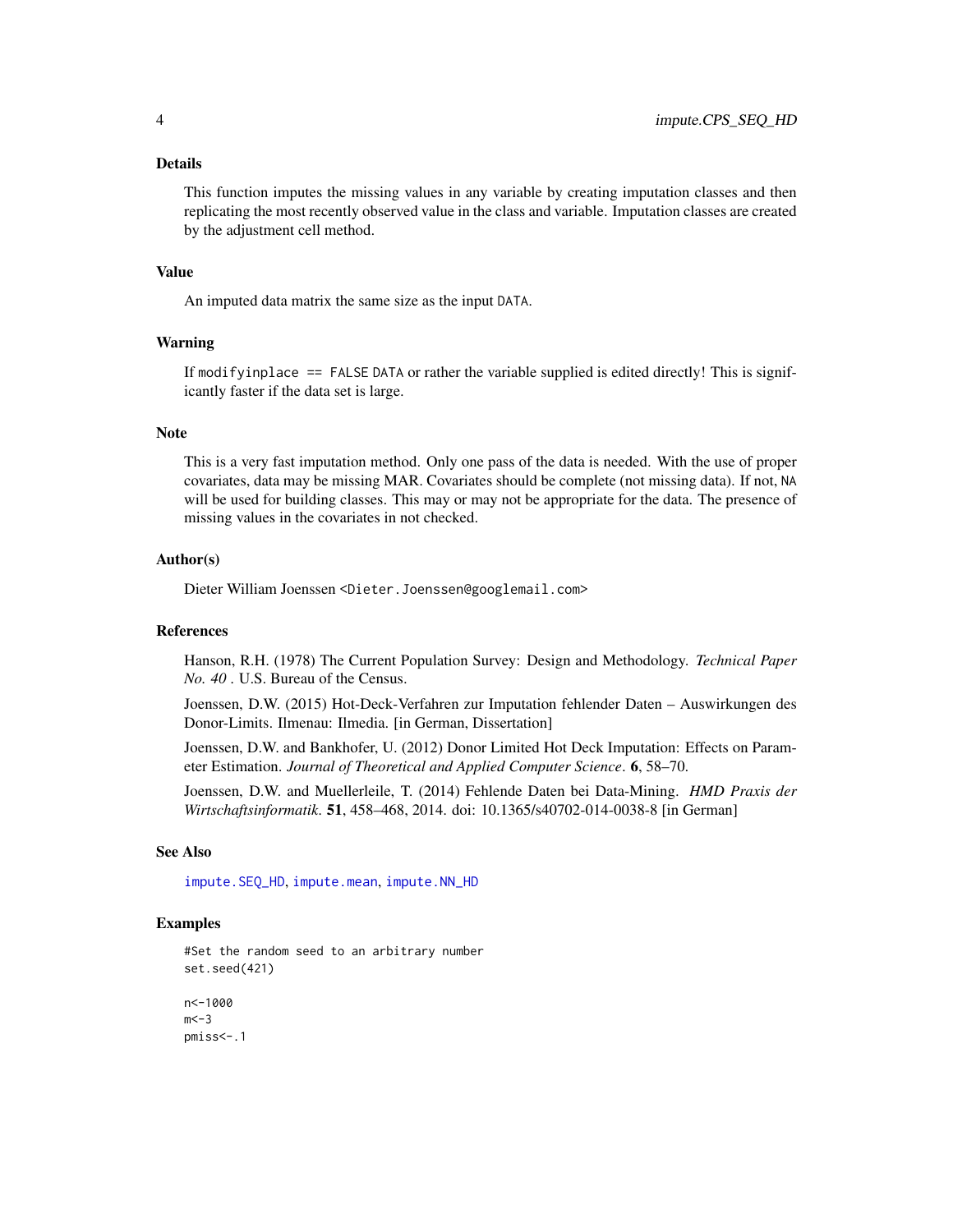```
#Generate matrix of random integers and 2 binary covariates
Y<-cbind(matrix(sample(0:1,replace=TRUE,size=n*2),nrow=n),
matrix(sample(0:9,replace=TRUE,size=n*m),nrow=n))
#generate missing values, MCAR, in all but the first two columns
Y[,-c(1,2)][sample(1:length(Y[,-c(1,2)]),
  size=floor(pmiss*length(Y[,-c(1,2)])))]<-NA
#perform the sequential imputation Y within the
#classes created by cross-classifying variables 1 and 2
impute.CPS_SEQ_HD(DATA=Y,covariates=c(1,2),initialvalues=0, navalues=NA, modifyinplace = FALSE)
####an example highlighting the modifyinplace option
#using cbind to show the results of the function and the intial data next to another
cbind(impute.CPS_SEQ_HD(DATA=Y,covariates=c(1,2),initialvalues=0,
                       navalues=NA, modifyinplace = FALSE),Y)
#notice that columns 8-10 (representing Y) still have missing data
#same procedure, except modifyinplace is set to TRUE
cbind(impute.CPS_SEQ_HD(DATA=Y,covariates=c(1,2),initialvalues=0,
                       navalues=NA, modifyinplace = TRUE),Y)
#notice that columns 8-10 (representing Y) are identical to columns 3-5,
#Y has (and any Variables pointing to the same object have) been directly modified.
```
<span id="page-4-1"></span>impute.mean *Attribute Wise Mean Imputation*

#### Description

This function imputes the column mean of the complete cases for the missing cases. Utilized by impute.NN\_HD as a method for dealing with missing values in distance calculation.

#### Usage

```
impute.mean(DATA = NULL)
```
#### Arguments

DATA Data with missing values.

#### Value

Returns an imputed data matrix with the same dimensions as DATA.

#### Author(s)

Dieter William Joenssen <Dieter.Joenssen@googlemail.com>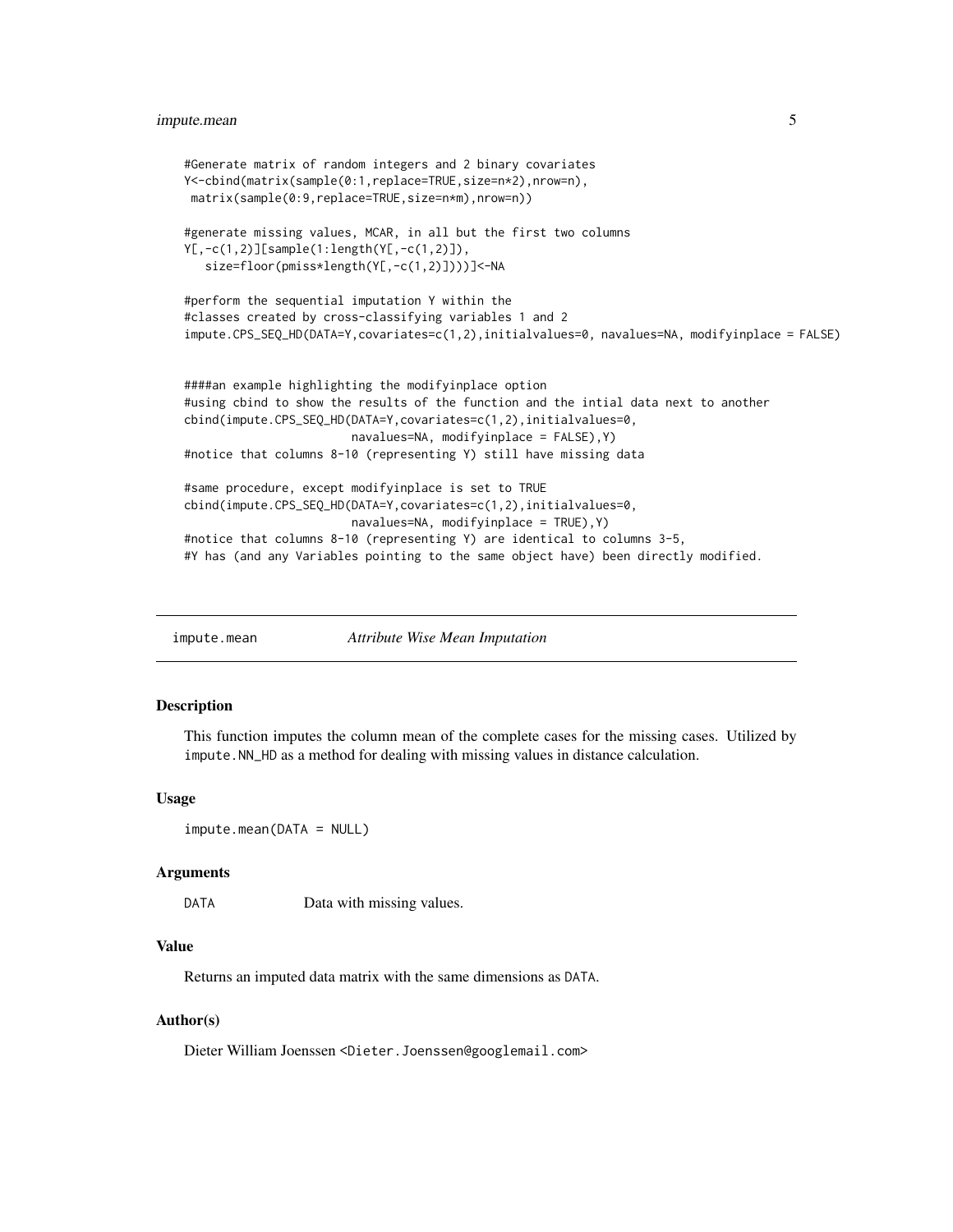#### <span id="page-5-0"></span>References

Little, R.J.A and Rubin, D.B. (2002) *Statistical Analysis with Missing Data*. Hoboken: Wiley.

Joenssen, D.W. (2015) Hot-Deck-Verfahren zur Imputation fehlender Daten – Auswirkungen des Donor-Limits. Ilmenau: Ilmedia. [in German, Dissertation]

#### See Also

[impute.NN\\_HD](#page-5-1)

#### Examples

```
#Set the random seed to an arbitrary number
set.seed(421)
#Generate matrix of random integers
Y<-matrix(sample(0:9,replace=TRUE,size=6*3),nrow=6)
#generate 6 missing values, MCAR, in all but the first row
Y[-1,][sample(1:12,size=6)]<-NA
#Impute the colMeans of Y
impute.mean(DATA=Y)
```
<span id="page-5-1"></span>impute.NN\_HD *The Nearest Neighbor Hot Deck Algorithms*

#### Description

A comprehensive function that performs nearest neighbor hot deck imputation. Aspects such as variable weighting, distance types, and donor limiting are implemented. New concepts such as the optimal distribution of donors are also available.

#### Usage

```
impute.NN_HD(DATA = NULL, distance = "man", weights = "range", attributes = "sim",
comp = "rw_dist", donor_limit = Inf, optimal_donor = "no",
list_donors_recipients = NULL, diagnose = NULL)
```
## Arguments

| DATA     | Data containing missing values. Must either be data, frame, then factors and<br>strings will be recoded using model. matrix or Will be coerced by data. matrix. |
|----------|-----------------------------------------------------------------------------------------------------------------------------------------------------------------|
| distance | Distance type to use when searching for the nearest neighbor. See the details<br>section for options.                                                           |
| weights  | Weights by which the variables should be scaled. See the details section for<br>options.                                                                        |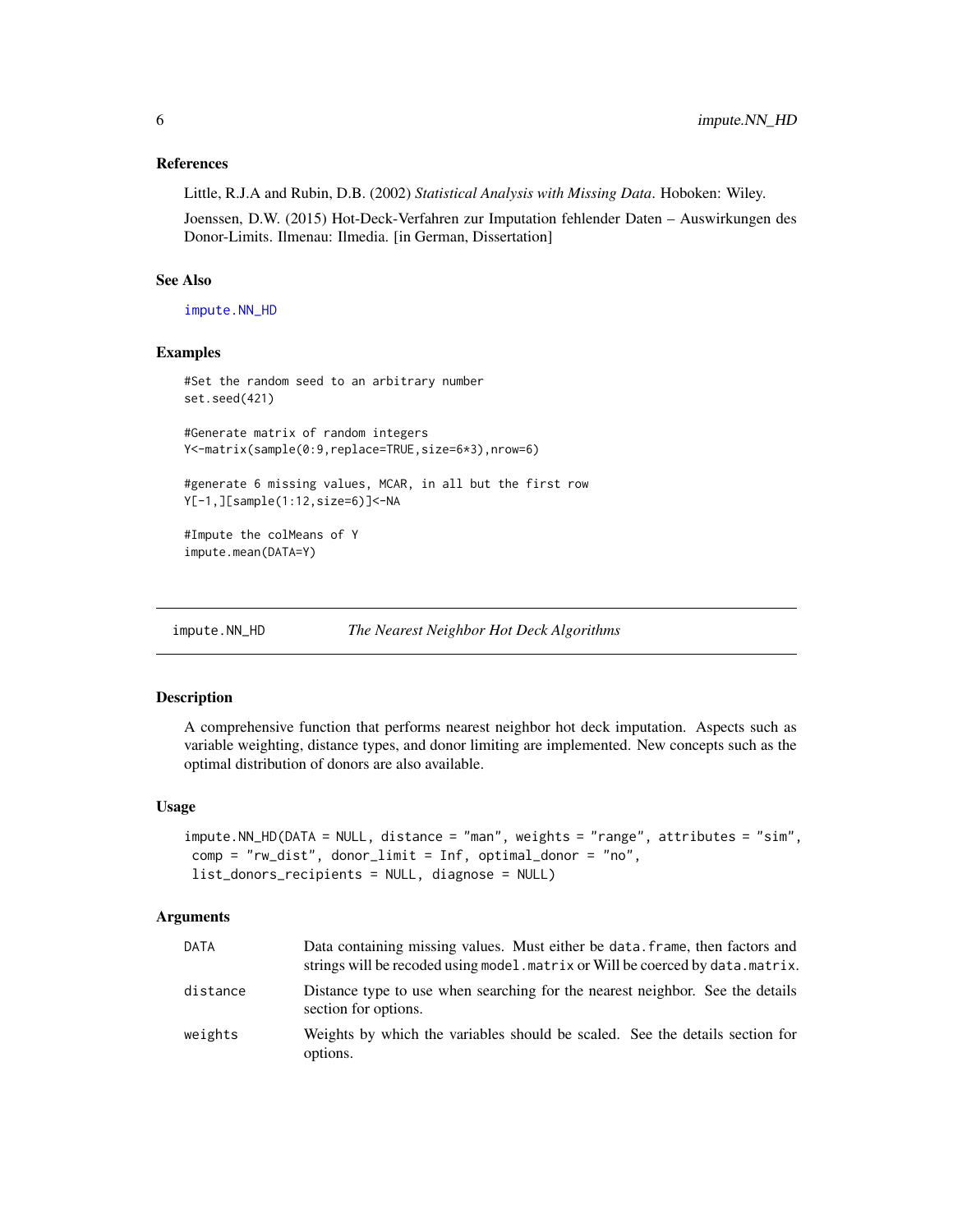| attributes             | Determines how attributes should be handled. Currently only "sim", meaning<br>donor and recipient pools are disjoint, is implemented. |
|------------------------|---------------------------------------------------------------------------------------------------------------------------------------|
| comp                   | Defines the compensation of missing values for distance calculation. See the<br>details section for options.                          |
| donor_limit            | Limits how often a donor may function as such. See the details section for<br>options.                                                |
| optimal_donor          | Defines how the optimal donor is found when a donor limit is used. See the<br>details section for options.                            |
| list_donors_recipients |                                                                                                                                       |
|                        | Option for manually specifying the donor and recipient pools via a list with<br>components "donors" and "recipients".                 |
| diagnose               | Option to recover the generated distances and donor-recipient matches. See<br>details section for usage.                              |

#### Details

argument: distance can be defined as:

- *numeric matrix*, donors x recipients distance matrix
- *numeric length = 1*, Minkovski parameter
- *string length* =  $l$ , distance metric to be used:
	- *"man"*, Manhattan distance
	- *"eukl"*, Euclidean distance
	- *"tscheb"*, Chebyshev distance
	- *"mahal"*, Mahalanobis distance (covariance matrix calculated after missing data compensation, incompatible with comp="rw\_dist")

argument: weights can be defined as:

- *string length = 1*, reweighting type "range", "sd", "var", or "none"
- *numeric length* =  $1$ , one numeric weight for all variables
- *string vector*, like option 1, only different type for each variable (not implemented)
- *numeric vector*, like option 2, only different numeric weight for each variable
- *list*, mixture of options 3 and 4 (not implemented)

argument: comp can be defined as:

- *"rw\_dist"*, total distance is reweighted by number of distances that may be computed
- *"mean"*, mean imputation is performed before distance calculation
- *"rseq"*, random hot deck imputation, each variable sequentially (uses impute.SEQ\_HD)
- *"rsim"*, random hot deck imputation, each variable simultaneously (not implemented)

argument: donor\_limit is a single number interpreted by its range:

 $\bullet$  (0,1), dynamic donor limit, i.e., .5 means any 1 donor may serve up to 50% of all recipients, rounded up if fractional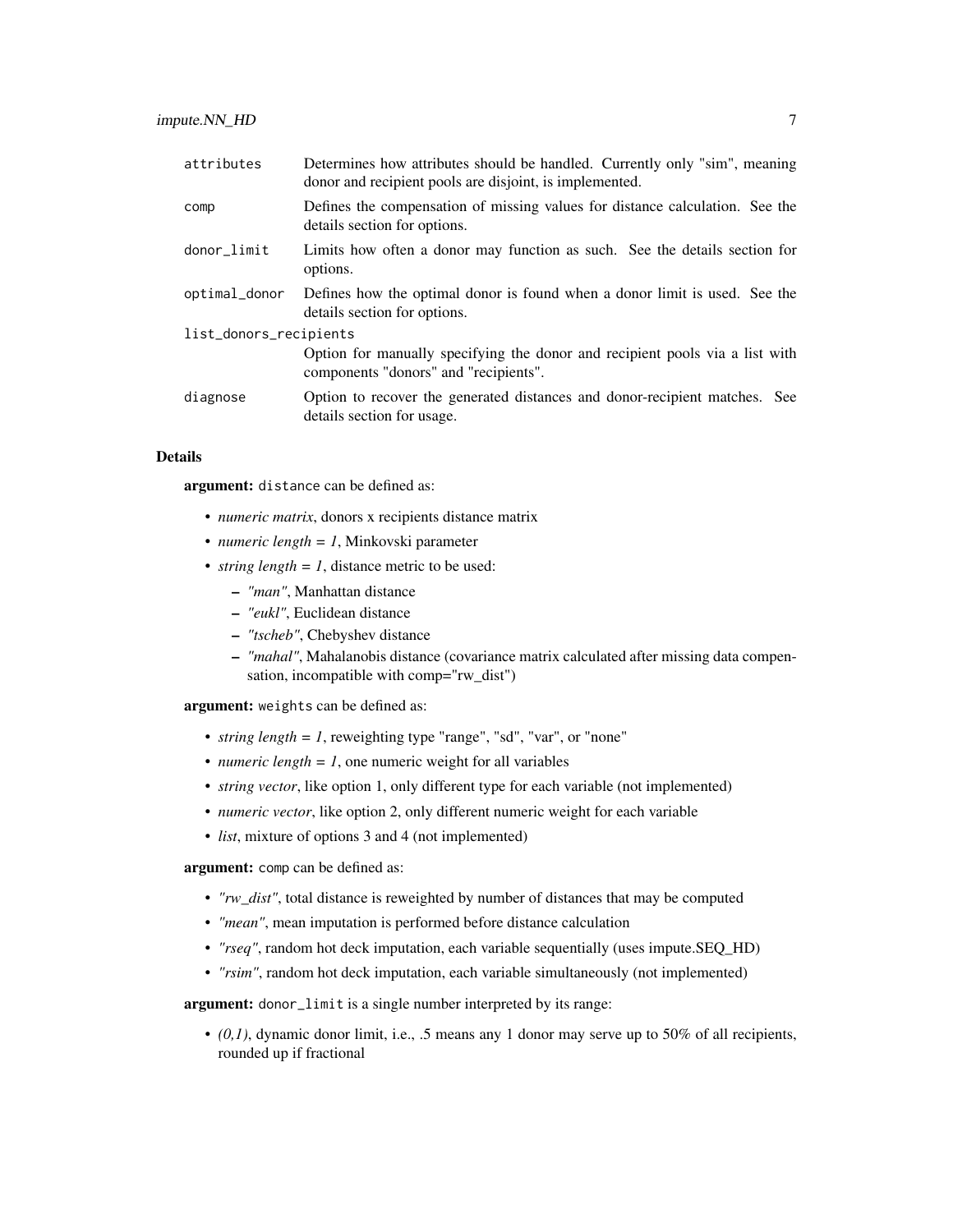- *[1,Inf)*, static donor limit, i.e., 2 means any 1 donor may serve up to 2 recipients, fractional parts discarded
- *Inf*, no donor limit

argument: optimal\_donor is a single string interpreted by its value:

- *"no"*, donor-recipient matching is performed in order by which the recipients appear in the data (fastest)
- *"rand"*, donor-recipient matching is performed in a random recipient-order
- *"mmin"*, donor-recipient matching is performed by the matrix minimum method (sequence independent)
- *"modifyam"*, donor-recipient matching is performed by a modified (only columns considered) Vogel's approximation method (sequence independent)
- *"vam"*, donor-recipient matching is performed by the Vogel's approximation method (sequence independent)
- *"odd"*, donor-recipient matching is performed via the optimal donor distribution method (sequence independent, best results)

argument: diagnose should be:

- NULL, no diagnostics will be returned.
- *character string*, desired variable name under which the diagnostics will be saved to .GlobalEnv. The following character strings will however default to NULL with a warning: "if", "else", "repeat", "while", "function", "for", "in", "next", "break", "TRUE", "FALSE", "NULL", "Inf", "NaN", "NA", "NA\_integer\_", "NA\_real\_", "NA\_complex\_", "NA\_character\_", "c", "q", "s", "t", "C", "D", "F", "I", "T"
- *anything else*, defaults to NULL with a warning.

Should be a character string of the desired variable name which will be created in .GlobalEnv

# Value

An imputed data matrix the same size as the input DATA. If the diagnose option is used correctly, a list containing the following components will be created in the workspace:

distances the donor-recipient distance matrix used for matching

list\_donors\_recipients

the resultant recipient-donor matches

#### Author(s)

Dieter William Joenssen <Dieter.Joenssen@googlemail.com>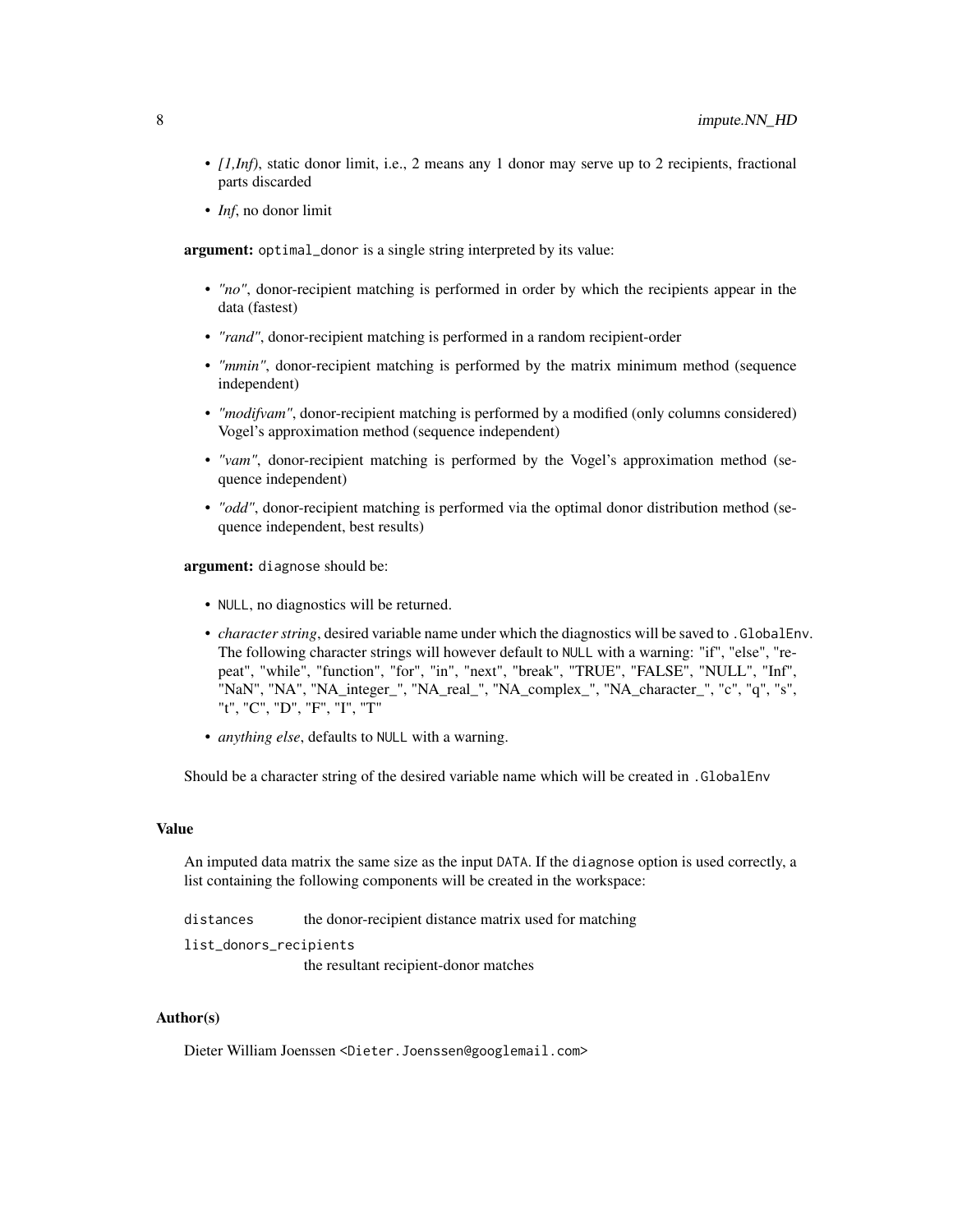#### <span id="page-8-0"></span>References

Andridge, R.R. and Little, R.J.A. (2010) A Review of Hot Deck Imputation for Survey Nonresponse. *International Statistical Review*. 78, 40–64.

Bankhofer, U. and Joenssen, D.W. (2014) On Limiting Donor Usage for Imputation of Missing Data via Hot Deck Methods. In: M. Spiliopoulou, L. Schmidt-Thieme, and R. Jannings (Eds.): *Data Analysis, Machine Learning and Knowledge Discovery. Studies in Classification, Data Analysis and Knowledge Organization*, 3–11. Berlin/Heidelberg: Springer.

Domschke, W. (1995) *Logistik: Transport*. Munich: Oldenbourg. [in German]

Ford, B. (1983) An Overview of Hot Deck Procedures. In: W. Madow, H. Nisselson and I. Olkin (Eds.): *Incomplete Data in Sample Surveys*. New York: Academic Press, 185–207.

Joenssen, D.W. (2015) Donor Limited Hot Deck Imputation: A Constrained Optimization Problem. In: B. Lausen, S. Krolak-Schwerdt, and M. B\"ohmer (Eds.): *Data Science, Learning by Latent Structures, and Knowledge Discovery. Studies in Classification, Data Analysis and Knowledge Organization*, pages 319–328. Berlin/Heidelberg: Springer.

Joenssen, D.W. (2015) Hot-Deck-Verfahren zur Imputation fehlender Daten – Auswirkungen des Donor-Limits. Ilmenau: Ilmedia. [in German, Dissertation]

Joenssen, D.W. and Bankhofer, U. (2012) Donor Limited Hot Deck Imputation: Effects on Parameter Estimation. *Journal of Theoretical and Applied Computer Science*. 6, 58–70.

Kalton, G. and Kasprzyk, D. (1986) The Treatment of Missing Survey Data. *Survey Methodology*. 12, 1–16.

Sande, I. (1983) Hot-Deck Imputation Procedures. In: W. Madow, H. Nisselson and I. Olkin (Eds.): *Incomplete Data in Sample Surveys*. New York: Academic Press, 339–349.

#### See Also

[impute.mean](#page-4-1), [match.d\\_r\\_vam](#page-12-1), [reweight.data](#page-13-1)

#### Examples

#Set the random seed to an arbitrary number set.seed(421)

#Generate random integer matrix size 10x4 Y<-matrix(sample(x=1:100,size=10\*4),nrow=10)

#remove 5 values, ensuring one complete covariate and 5 donors Y[-c(1:5),-1][sample(1:15,size=5)]<-NA

```
#Impute using various different (arbitrarily chosen) settings
impute.NN_HD(DATA=Y,distance="man",weights="var")
```
impute.NN\_HD(DATA=Y,distance=2,weights=rep(.5,4),donor\_limit=2,optimal\_donor="mmin")

```
impute.NN_HD(DATA=Y,distance="eukl",weights=.25,comp="mean",donor_limit=1,
optimal_donor="odd")
```
#Recover some diagnostics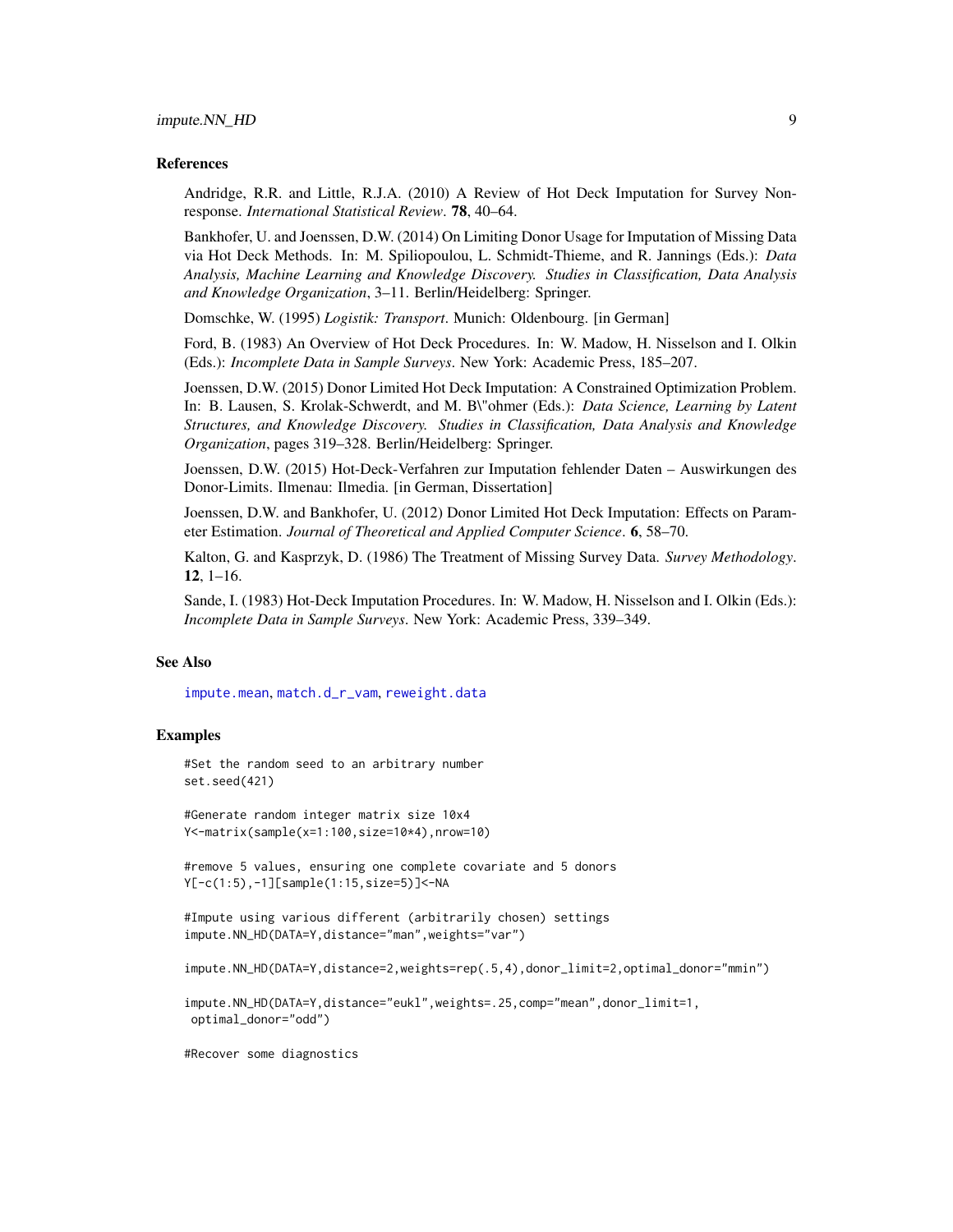```
impute.NN_HD(DATA=Y,distance="eukl",weights=.25,comp="mean",donor_limit=1,
optimal_donor="odd",diagnose = "diagnostics")
# look at the diagnostics
diagnostics
```
<span id="page-9-1"></span>impute.SEQ\_HD *Sequential Hot-Deck Imputation*

#### Description

Resolves missing data by sequential Hot-Deck Imputation.

#### Usage

```
impute.SEQ_HD(DATA = NULL, initialvalues = 0, navalues = NA,
              modifyinplace = TRUE)
```
# Arguments

| <b>DATA</b>   | Data containing missing values. Should be a matrix of integers.                                                                                                                                                    |
|---------------|--------------------------------------------------------------------------------------------------------------------------------------------------------------------------------------------------------------------|
| initialvalues | The initial values for the start-up process of the imputation. Should be "integer"<br>and length(initialvalues)==1   length(initialvalues)==dim(DATA)[2].<br>The default of $\theta$ is not normally a good value. |
| navalues      | NA code for each variable that should be imputed. Should be "integer" and<br>$length(intialvalues) == 1 \mid length(intialvalues) == dim(DATA)[2].$<br>Default is R's NA value.                                    |
| modifyinplace | Should DATA be modified in place? (See the Section: Warning.) If not, a copy is<br>made.                                                                                                                           |

# Details

This function imputes the missing values in any variable by replicating the most recently observed value in that variable.

#### Value

An imputed data matrix the same size as the input DATA.

#### Warning

If modifyinplace == FALSE DATA or rather the variable supplied is edited directly! This is significantly faster if the data set is large.

#### Note

This is by far the fastest imputation method. Only one pass of the data is needed. However, no covariate information is used, thus only leads to good results if the data are missing MCAR.

<span id="page-9-0"></span>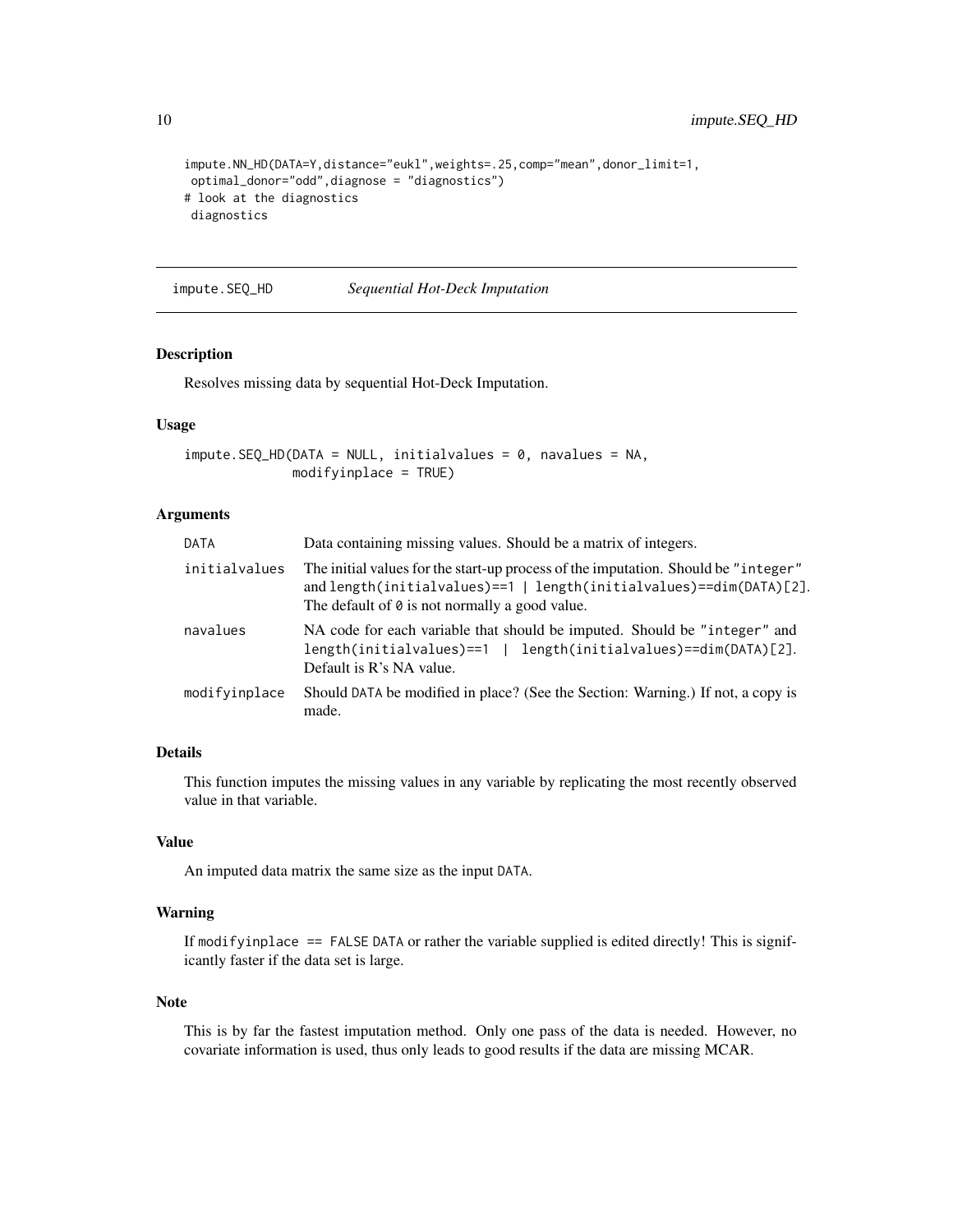#### <span id="page-10-0"></span>Author(s)

Dieter William Joenssen <Dieter.Joenssen@googlemail.com>

# References

Hanson, R.H. (1978) The Current Population Survey: Design and Methodology. *Technical Paper No. 40* . U.S. Bureau of the Census.

Joenssen, D.W. (2015) Hot-Deck-Verfahren zur Imputation fehlender Daten – Auswirkungen des Donor-Limits. Ilmenau: Ilmedia. [in German, Dissertation]

Joenssen, D.W. and Bankhofer, U. (2012) Donor Limited Hot Deck Imputation: Effects on Parameter Estimation. *Journal of Theoretical and Applied Computer Science*. 6, 58–70.

Joenssen, D.W. and Muellerleile, T. (2014) Fehlende Daten bei Data-Mining. *HMD Praxis der Wirtschaftsinformatik*. 51, 458–468, 2014. doi: 10.1365/s40702-014-0038-8 [in German]

# See Also

[impute.CPS\\_SEQ\\_HD](#page-2-1), [impute.mean](#page-4-1), [impute.NN\\_HD](#page-5-1)

#### Examples

```
#Set the random seed to an arbitrary number
set.seed(421)
```

```
n<-1000
m < -5pmiss<-.1
```
#Generate matrix of random integers Y<-matrix(sample(0:9,replace=TRUE,size=n\*m),nrow=n)

```
#generate 6 missing values, MCAR, in all but the first row
Y[-1,][sample(1:length(Y[-1,]),size=floor(pmiss*length(Y[-1,])))]<-NA
```

```
#perform the sequential imputation Y
impute.SEQ_HD(DATA=Y,initialvalues=0, navalues=NA, modifyinplace = FALSE)
```

```
####an example highlighting the modifyinplace option
#using cbind to show the results of the function and the intial data next to another
cbind(impute.SEQ_HD(DATA=Y,initialvalues=0, navalues=NA, modifyinplace = FALSE),Y)
#notice that columns 6-10 (representing Y) still have missing data
```

```
#same procedure, except modifyinplace is set to TRUE
cbind(impute.SEQ_HD(DATA=Y,initialvalues=0, navalues=NA, modifyinplace = TRUE),Y)
#notice that columns 6-10 (representing Y) are identical to columns 1-5,
#Y has (and any Variables pointing to the same object have) been directly modified.
```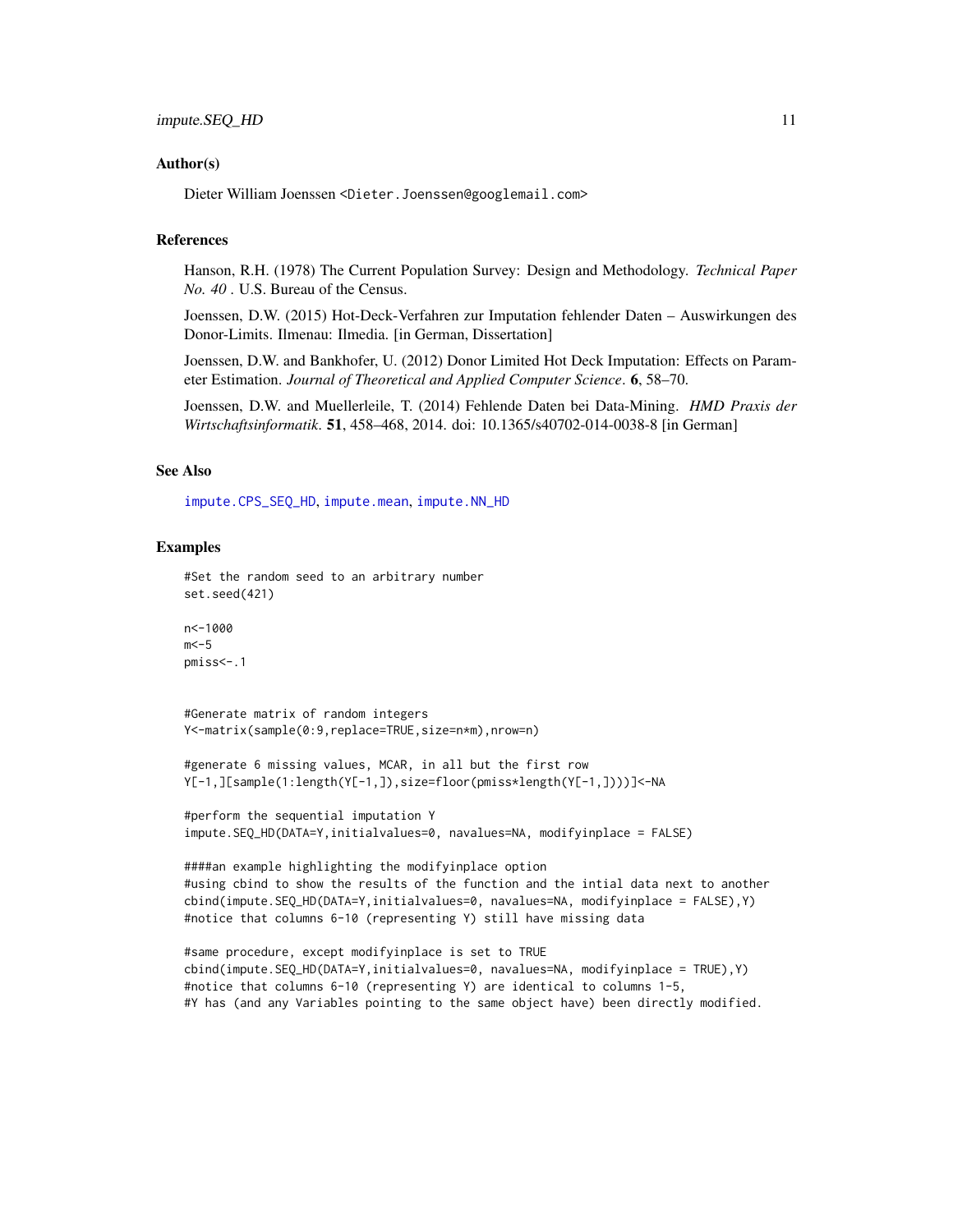<span id="page-11-0"></span>

#### Description

A function that performs the optimal donor distribution method. GLPK is used to find the optimal solution to the integer program.

#### Usage

```
match.d_r_odd(distance = NULL, recipients=NULL, donors=NULL, donor_limit=NULL)
```
#### Arguments

| distance    | A distance matrix of dimensions length(donors) * length(recipients)                                                     |
|-------------|-------------------------------------------------------------------------------------------------------------------------|
| recipients  | A vector of object (row) numbers from the original data matrix, indicating which<br>objects require imputation.         |
| donors      | A vector of object (row) numbers from the original data matrix, indicating which<br>objects may be used for imputation. |
| donor_limit | A vector of length (donors) detailing how often any one donor may be used.                                              |

# Value

A matrix of dimensions length(recipients) \* 2. The first column, named recipients, is equivalent to recipients. The second column, named donors, contains the donor that is matched to any of the recipients.

# Author(s)

Dieter William Joenssen <Dieter.Joenssen@googlemail.com>

# References

Domschke, W. (1995) *Logistik: Transport*. Munich: Oldenbourg. [in German]

Joenssen, D.W. (2015) Donor Limited Hot Deck Imputation: A Constrained Optimization Problem. In: B. Lausen, S. Krolak-Schwerdt, and M. B\"ohmer (Eds.): *Data Science, Learning by Latent Structures, and Knowledge Discovery. Studies in Classification, Data Analysis and Knowledge Organization*, pages 319–328. Berlin/Heidelberg: Springer.

Joenssen, D.W. (2015) Hot-Deck-Verfahren zur Imputation fehlender Daten – Auswirkungen des Donor-Limits. Ilmenau: Ilmedia. [in German, Dissertation]

# See Also

[impute.NN\\_HD](#page-5-1), [match.d\\_r\\_vam](#page-12-1)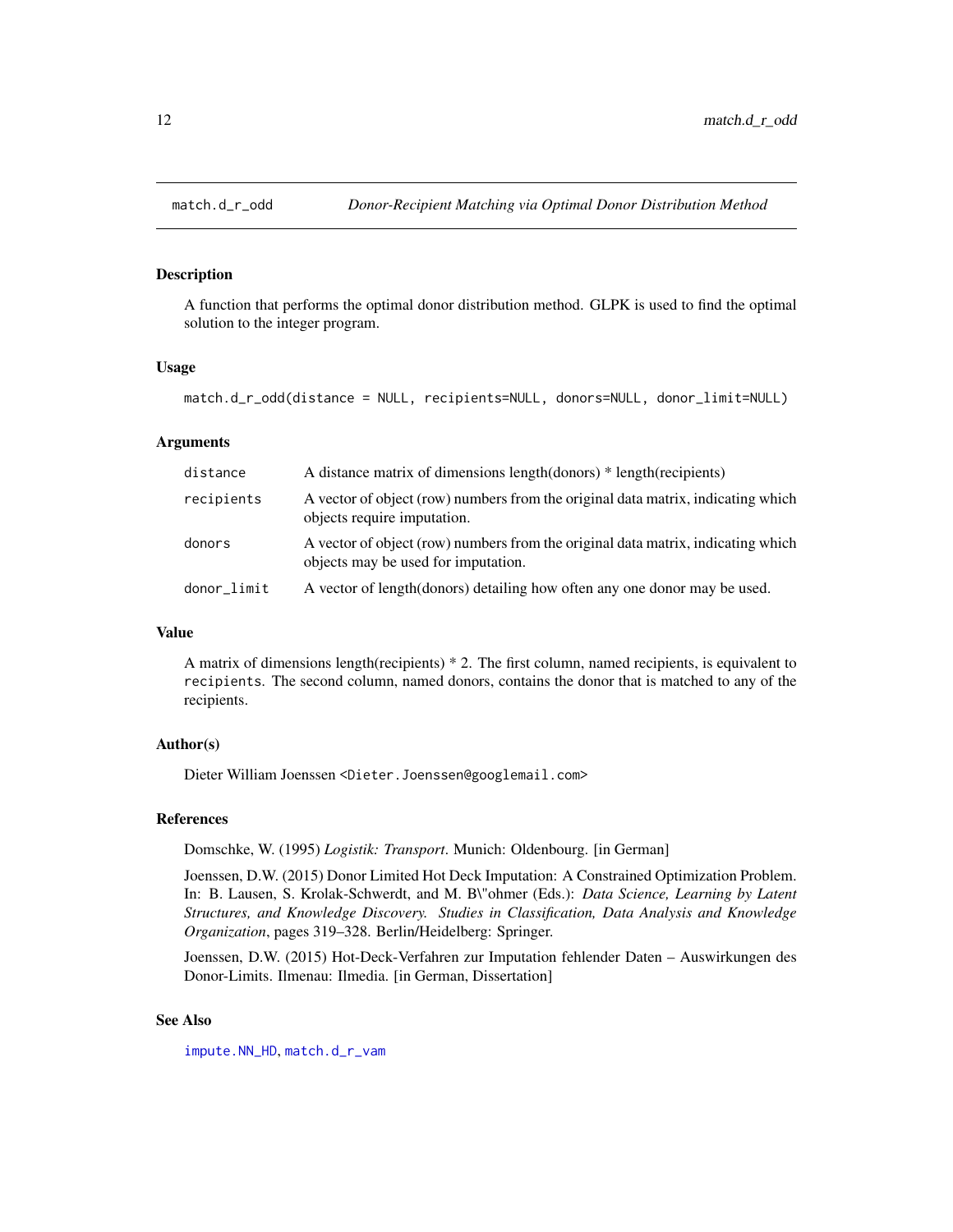# <span id="page-12-0"></span>match.d\_r\_vam 13

#### Examples

```
#Set the random seed to an arbitrary number
set.seed(421)
#Set up a random distance matrix
  ndonor=20
   nrecip=20
  distance<-matrix(sample(1:100,replace=TRUE,size=ndonor*nrecip),nrow=ndonor,ncol=nrecip)
#Name donors and recipients
   donors<-1:nrow(distance)
   recipients<-(nrow(distance)+1):(nrow(distance)+ncol(distance))
   colnames(distance)<-recipients
   rownames(distance)<-donors
#Set up the donor limit variable
   donor_limit<-rep(1,length(donors))
#perform the matching
match.d_r_odd(distance=distance,recipients=recipients,donors=donors,
   donor_limit=donor_limit)
```
<span id="page-12-1"></span>match.d\_r\_vam *Donor-Recipient Matching via Vogel's Approximation Method*

#### Description

A function that performs Vogel's approximation method. A heuristic to reduce the total sum of donor-recipient distances.

#### Usage

```
match.d_r_vam(distance = NULL, recipients=NULL, donors=NULL, donor_limit=NULL)
```
### Arguments

| distance    | A distance matrix of dimensions length(donors) * length(recipients)                                                     |
|-------------|-------------------------------------------------------------------------------------------------------------------------|
| recipients  | A vector of object (row) numbers from the original data matrix, indicating which<br>objects require imputation.         |
| donors      | A vector of object (row) numbers from the original data matrix, indicating which<br>objects may be used for imputation. |
| donor_limit | A vector of length (donors) detailing how often any one donor may be used.                                              |

# Value

A matrix of dimensions length(recipients) \* 2. The first column, named recipients, is equivalent to recipients. The second column, named donors, contains the donor that is matched to any of the recipients.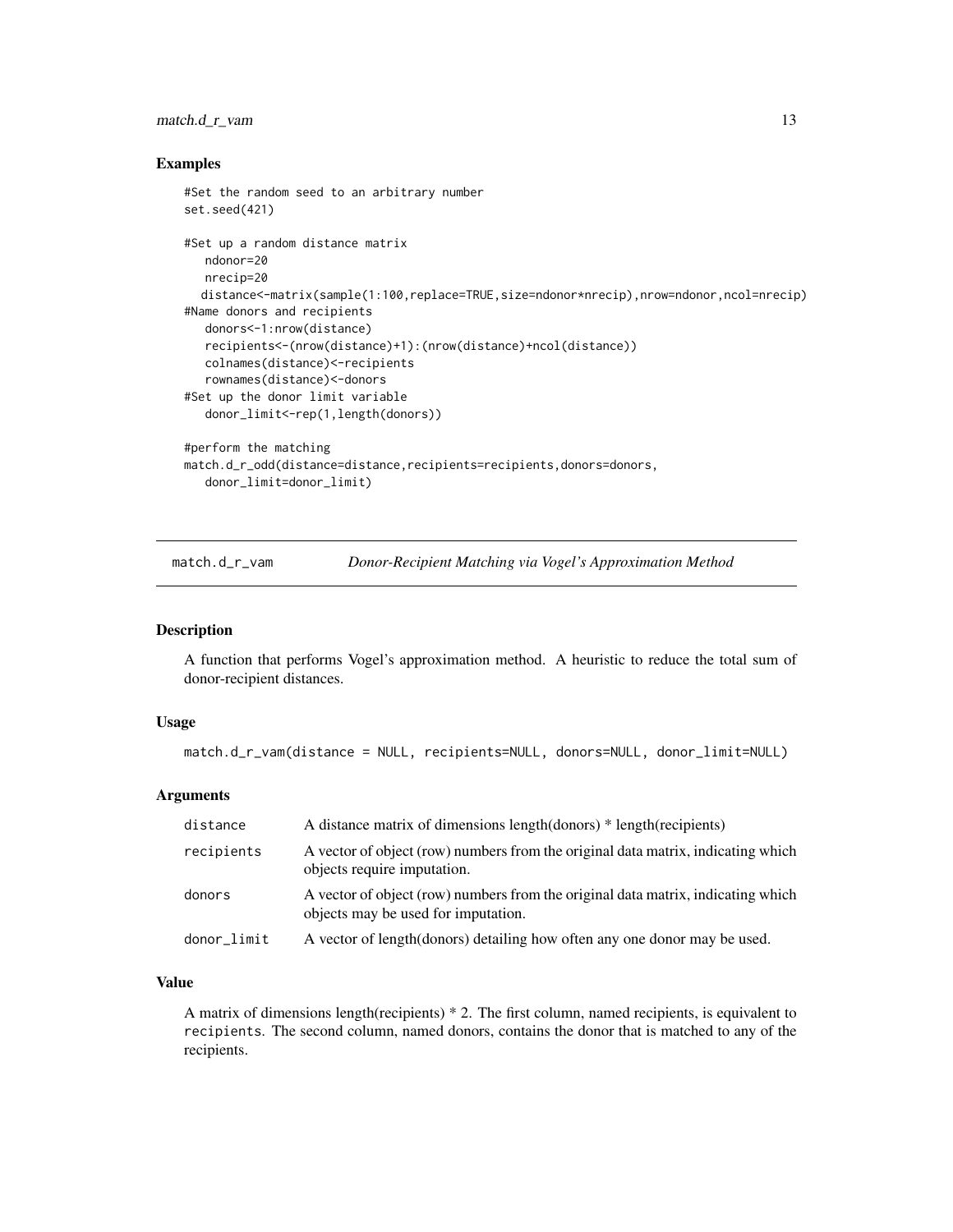#### <span id="page-13-0"></span>Author(s)

Dieter William Joenssen <Dieter.Joenssen@googlemail.com>

#### References

Domschke, W. (1995) *Logistik: Transport*. Munich: Oldenbourg. [in German]

Joenssen, D.W. (2015) Donor Limited Hot Deck Imputation: A Constrained Optimization Problem. In: B. Lausen, S. Krolak-Schwerdt, and M. B\"ohmer (Eds.): *Data Science, Learning by Latent Structures, and Knowledge Discovery. Studies in Classification, Data Analysis and Knowledge Organization*, pages 319–328. Berlin/Heidelberg: Springer.

Joenssen, D.W. (2015) Hot-Deck-Verfahren zur Imputation fehlender Daten – Auswirkungen des Donor-Limits. Ilmenau: Ilmedia. [in German, Dissertation]

#### See Also

[impute.NN\\_HD](#page-5-1)

#### Examples

```
#Set the random seed to an arbitrary number
set.seed(421)
#Set up a random distance matrix
  ndonor=20
  nrecip=20
  distance<-matrix(sample(1:100,replace=TRUE,size=ndonor*nrecip),nrow=ndonor,ncol=nrecip)
#Name donors and recipients
  donors<-1:nrow(distance)
  recipients<-(nrow(distance)+1):(nrow(distance)+ncol(distance))
  colnames(distance)<-recipients
  rownames(distance)<-donors
#Set up the donor limit variable
  donor_limit<-rep(1,length(donors))
#perform the matching
match.d_r_vam(distance=distance,recipients=recipients,donors=donors,
  donor_limit=donor_limit)
```
<span id="page-13-1"></span>reweight.data *Reweight Variables*

#### Description

Reweighting function to preprocess a data matrix prior to Minkovski distance calculation.

#### Usage

```
reweight.data(DATA = NULL, weights = NULL, minkovski_factor = 1)
```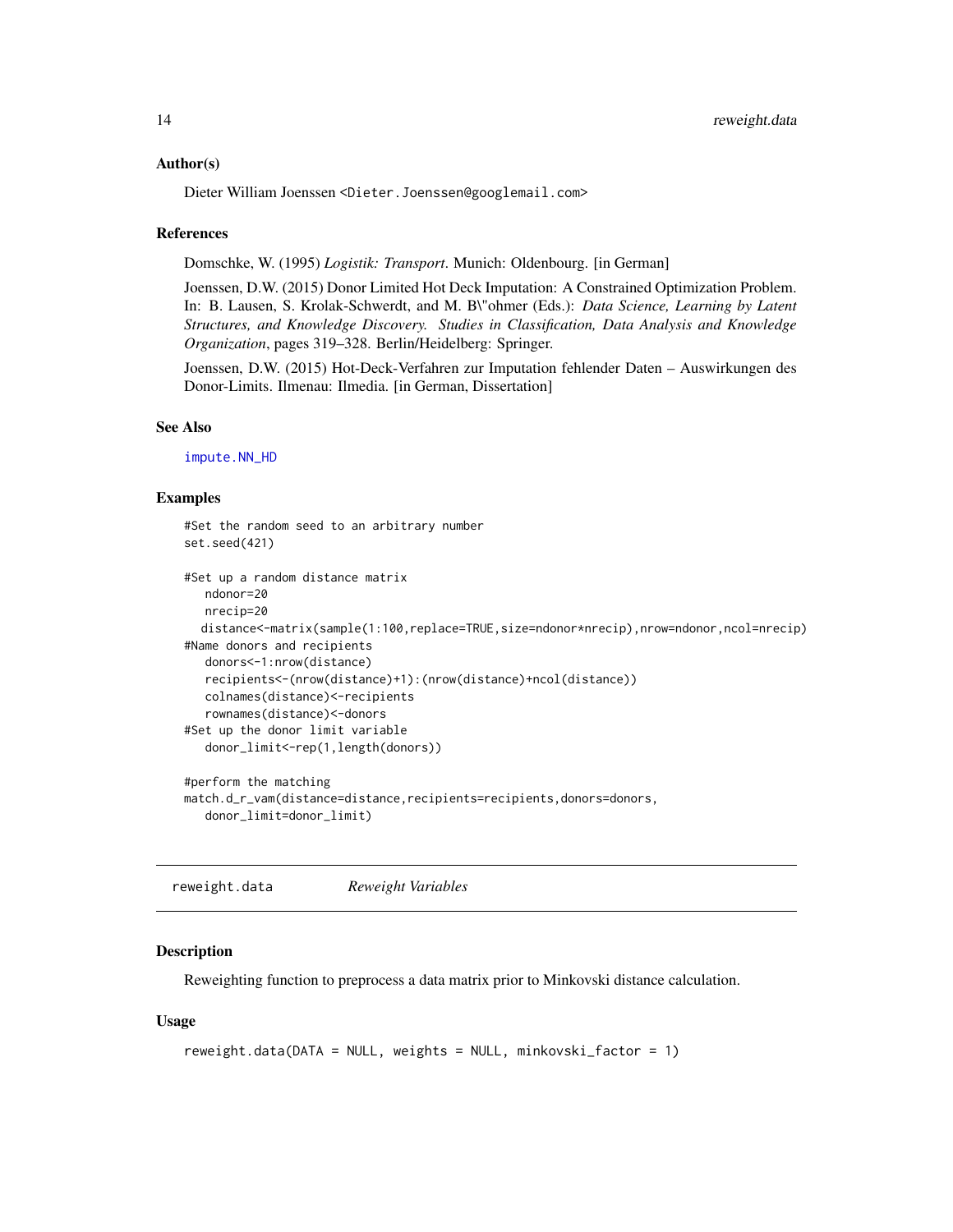# <span id="page-14-0"></span>reweight.data 15

# Arguments

| DATA             | Data that should be reweighted.                                                  |
|------------------|----------------------------------------------------------------------------------|
| weights          | Numeric vector with length equal to the number of variables in DATA.             |
| minkovski factor |                                                                                  |
|                  | The desired Minkovski parameter that will be used for calculating the distances. |

# Value

Returns a data matrix with the same dimensions as DATA.

## Author(s)

Dieter William Joenssen <Dieter.Joenssen@googlemail.com>

#### See Also

[impute.NN\\_HD](#page-5-1)

# Examples

#Set the random seed to an arbitrary number set.seed(421)

#Generate matrix of random integers Y<-matrix(sample(0:9,replace=TRUE,size=6\*3),nrow=6)

#choose variable variances Weights<-1/apply(X=Y,MARGIN=2,FUN=var)

#reweight data for faster Euclidean distance calculation reweight.data(DATA = Y, weights = Weights, minkovski\_factor = 2)